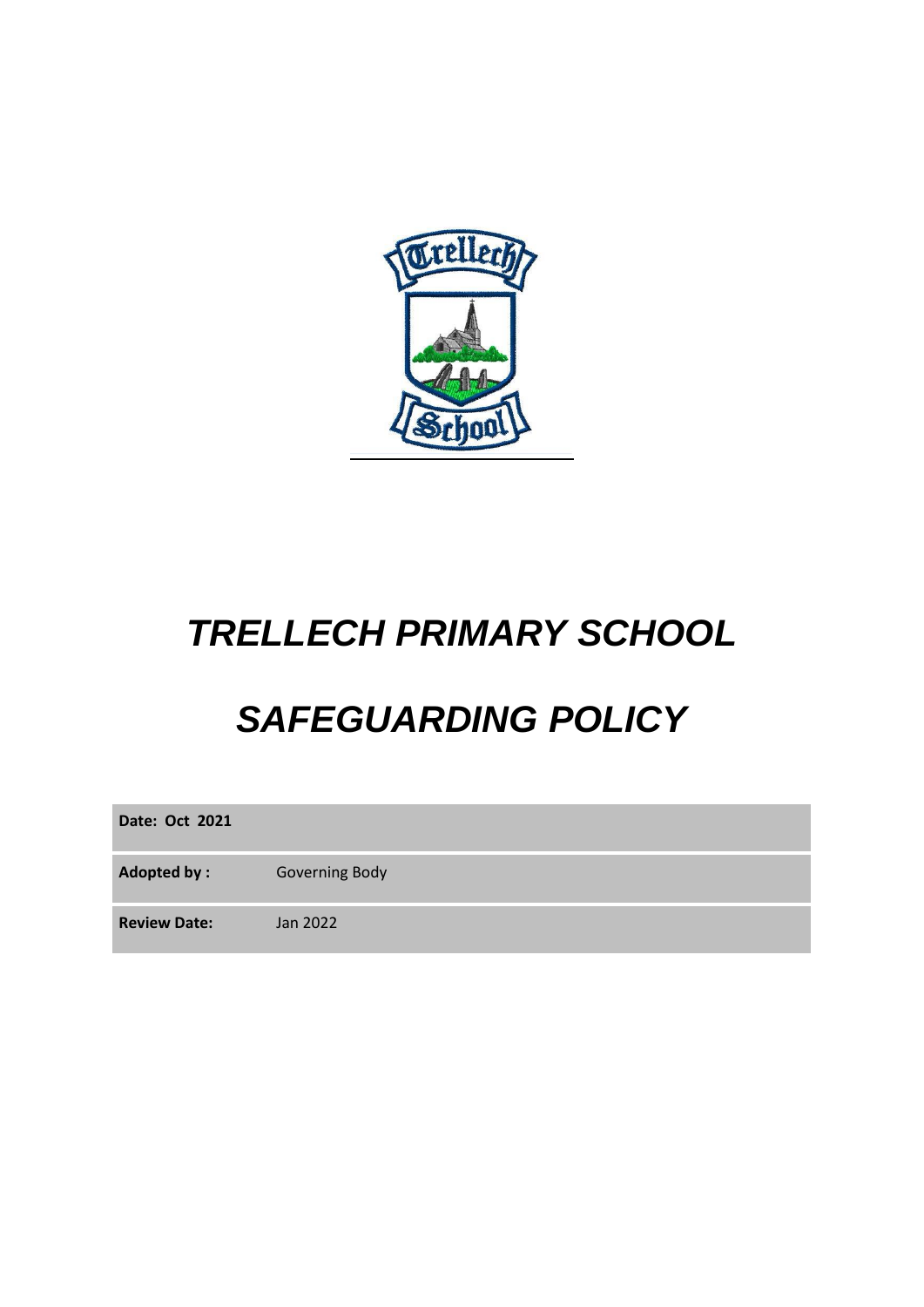# **Safeguarding Policy Trellech Primary School**

# **Working with Monmouthshire CC**

The policy provides a framework which ensures that policies and practices within the Council are consistent and in line with Monmouthshire's stated values, and which must underpin all work with children, young people, and adults at risk.

The intention of this policy is to support quality service delivery, promote good practice, and ensure services are delivered in a way that children, young people and adults at risk

# **2. PRINCIPLES OF THE POLICY**

This policy is underpinned by the Council's vision to build sustainable and resilient communities and the 4 wellbeing objectives:

- To develop opportunities for communities and businesses to ensure a wellconnected and thriving county;
- Maximise the benefits of the natural and built environment for the well-being of current and future generations;
- Maximise the potential in our communities to improve wellbeing for people throughout the course of their life;
- Provide children and young people with the best possible start in life to help them achieve better outcomes.

There is an expectation that all of the workforce, Councillors and partners share an objective to help keep children, young people and adults at risk safe by contributing to:

- Creating and maintaining a safe environment;
- Identifying where there are concerns and taking action to address them in partnership with other agencies;
- Prevent unsuitable people from working with children, young people and adults at risk;
- Ensure the whole workforce understands safeguarding and their accountabilities and responsibilities;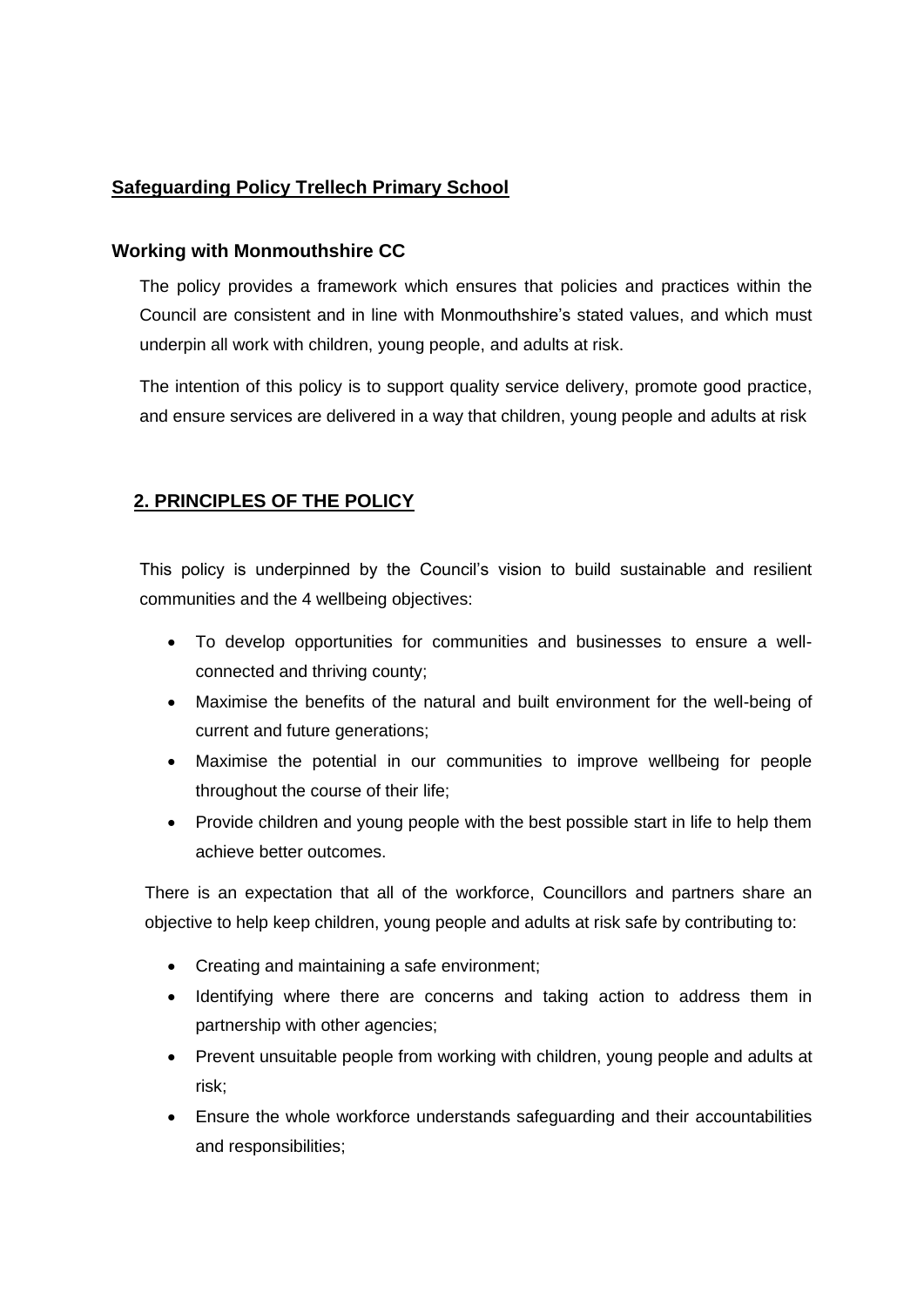Promote safe practice and challenge poor and unsafe practice

# **Main Introduction**

The health, safety and well-being of all our children are of paramount importance to all the adults who work in our school. Our children have the right to protection, regardless of age, gender, race, culture or disability. They have a right to be safe in our school.

At Trellech Primary School we respect our children. The atmosphere within our school is one that encourages all children to do their best. We provide opportunities that enable our pupils to take and make decisions for themselves.

Our teaching of Digital Citizenship and online safety, RSE (Relationships and Sexuality Education) and personal, social and health education and citizenship, (as part of the Health and Wellbeing Area of the Curriculum For Wales) and the SEAL (Social and Emotional Aspects of Learning) initiative, help to develop appropriate attitudes in our children and make them aware of the impact of their decisions on others. We also teach learners how to recognise different risks in different situations, and how to behave in response to them.

## **Aim**

All staff at Trellech Primary School recognise that in any potential child abuse case, the child's welfare is the most important consideration.

Its aims are:

- to raise the awareness of all staff responsibility in their **'duty to report'** a child at risk of abuse, neglect and/ or harm;
- to ensure effective communication between all staff when dealing with child protection issues;
- to lay down the correct procedures for those who encounter an issue of child protection.

## **Purpose**

Trellech Primary School believe that a child should NEVER experience abuse of any kind. We have a responsibility to promote the welfare of all children and to keep them safe. We are committed to practice in a way that protects them.

1.1 **Trellech Primary School** fully recognises the contribution it makes to safeguarding adults and children at risk.

There are three main elements to our policy:-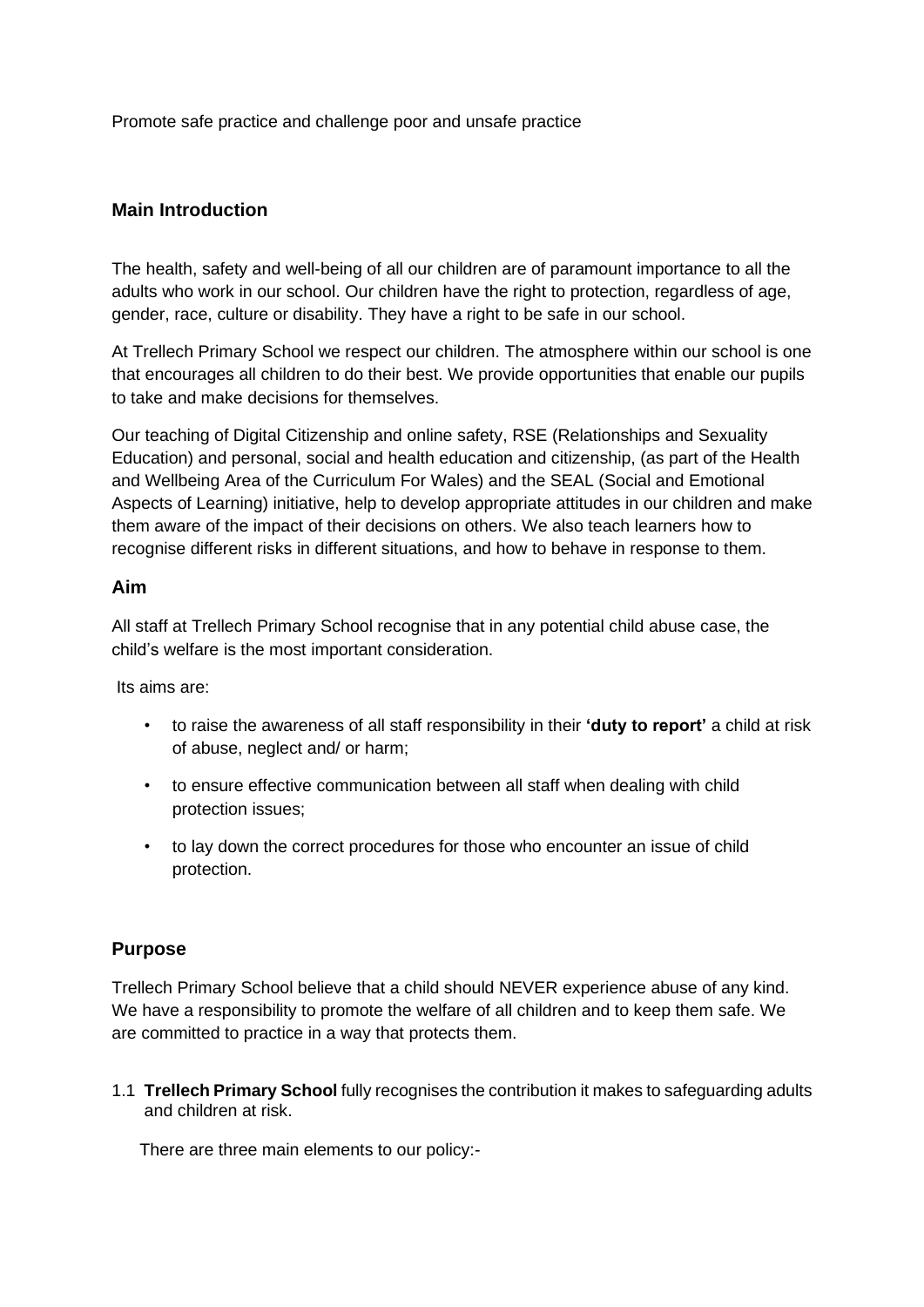- a. Prevention;
- b. Procedures for identifying and reporting cases, or suspected cases of adults and children at risk.
- c. Support to those who may have experienced abuse or harm.
- 1.2 This policy applies to all staff and volunteers working in **Trellech Primary School**. It is recognised that staff who come into contact with adults and children can often be the first point of disclosure of abuse or harm. This first point of contact is an important part of the protection process and it is essential that all staff are aware of and implement the procedures as noted in this policy.

# **Prevention**

2.1 We recognise that high self-esteem, confidence, supportive friends and good lines of communication with a trusted adult help to safeguard adults and children at **Trellech Primary School.**

We will therefore:-

- a. Establish and maintain an ethos where children and adults feel secure, are encouraged to talk and share their concerns and will be listened to;
- b. Ensure that those attending this setting/using this service know that all staff and volunteers in this setting can be approached if they are worried or concerned about matters that concern them or their family members or friends.
- c. Include in the ethos of the setting that people have the right to be safe from abuse and to know that they can turn to staff for help;

#### **Procedures**

## 3.1 As a school we will we follow the **Wales Safeguarding Procedures 2019**

<https://safeguarding.wales/> and also policies, protocols and guidance documents that have been endorsed by Gwent Safeguarding

[https://www.gwentsafeguarding.org.uk/en/Children/Protocols-and-Procedures/Protocols-and-](https://www.gwentsafeguarding.org.uk/en/Children/Protocols-and-Procedures/Protocols-and-Procedures.aspx)[Procedures.aspx](https://www.gwentsafeguarding.org.uk/en/Children/Protocols-and-Procedures/Protocols-and-Procedures.aspx) and in conjunction with Monmouthshire's Safeguarding Policy.

- 3.2 Trellech Primary School will:
	- a. Ensure it has a named designated senior member of staff (DSL) who has undertaken the appropriate training in line with agreed national and local requirements. This setting/service will also nominate a named deputy who will be the central contact at times when the designated person is absent. In the unlikelihood that both are absent or unavailable the most senior person will act as a contact point for other staff.
	- b. Recognise the role of designated person and arrange support and training. The setting/service will look to the SEWSCB, GWASB and to the local authority for guidance and support in all child protection matters and concerns for adults at risk.
	- c. Ensure that all members of staff, including permanent, part time and adult volunteers, (and school governors/management boards) knows:-
		- The name and contact details of both the designated and deputy person responsible for child protection and concerns for adults at risk;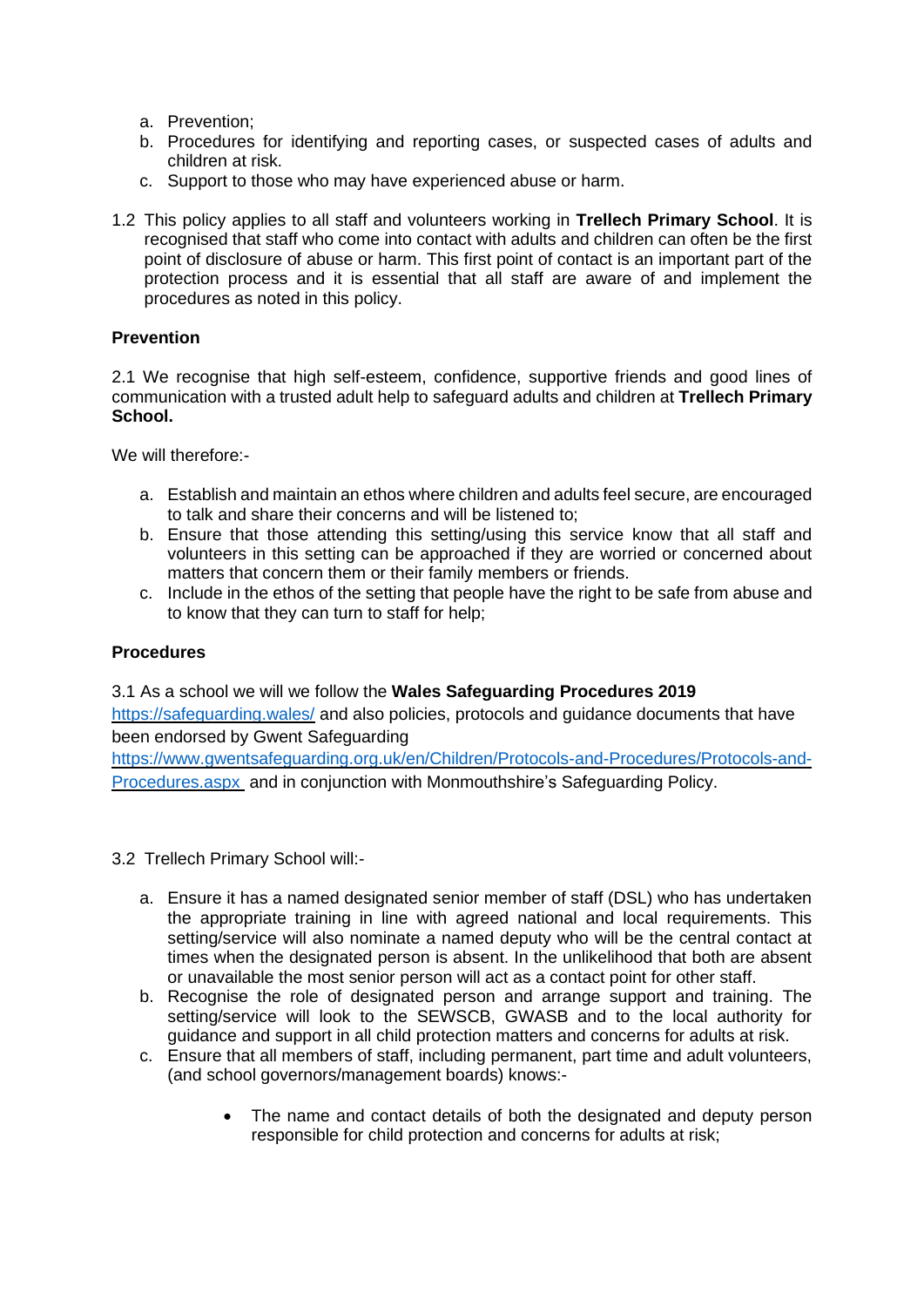- That it is the named designated person and/or their deputy who have the responsibility for making referrals for children/adults at risk within timescales, by completing the agreed multi-agency form.
- That the designated person and deputy will seek advice from the Designated Officer and or Social Services Duty Team if necessary when a referral is being considered; if in doubt a referral must be sent.
- d. Ensure that all members of staff are aware of the need to be alert to signs of abuse and know how to respond to an adult or child who may disclose abuse. That all members of staff will be offered and expected to attend appropriate training and updates as arranged by the setting/service.
- e. Ensure that adults, children and carer have a clear understanding of the responsibility placed on the setting/service and its staff for safeguarding adults and children by setting out their obligations in relevant service/setting information.
- f. Provide training for all staff so that they:
	- i) Understand their personal responsibility;
	- ii) Are cognisant of agreed local procedures
	- iii) Understand the need to be vigilant in identifying suspected cases of abuse;
	- iv) Know how to support an adult or child who discloses abuse, particularly the do's and don'ts.
- g. Work to develop effective links with relevant agencies and co-operate as required with their enquiries regarding children and adults at risk including attendance at child protection/case conferences and subsequent meetings and support these with the submission of written reports.
- h. Keep written records of concerns about adults and children at risk (noting date, event and action taken), even where there is no need to refer the matter to agencies responsible for formal investigation.
- i. Ensure that all records and files are kept secure and in locked locations. The designated person is responsible for the security, compilation and storage of all records and should be able to access and produce them in times of need. It is the responsibility of the designated person to ensure that any transfer of records is conducted sensitively and securely.
- j. Ensure that all recruitment and selection procedures follow all national and local guidance. The setting/service will seek advice and guidance from the appropriate Human Resources on recruitment and selection.
- k. Seek to designate a governor for child protection who will champion and oversee the school's child protection policy and practice. This governor will feed back to the Governing body on child protection matters as and when required but will be required to write an annual report to the governing body on the school's child protection activities.
- l. creating and maintaining positive relationships and ensuring we deal effectively with any negative issues including bullying that may arise
- m. ensuring we have effective complaints and whistleblowing measures in place
- n. ensuring we provide a safe physical environment for our children, staff and volunteers by applying health and safety measures in accordance with the law and regulatory guidance

The named person in our school who is the Designated Safeguarding Person (DSP) is the Head teacher, **Mrs Karen Christofi.** In her absence, all matters should be referred to Deputy Head teacher **Mrs Kate Peacock** or ALNCo **Mrs Claire Cotton.**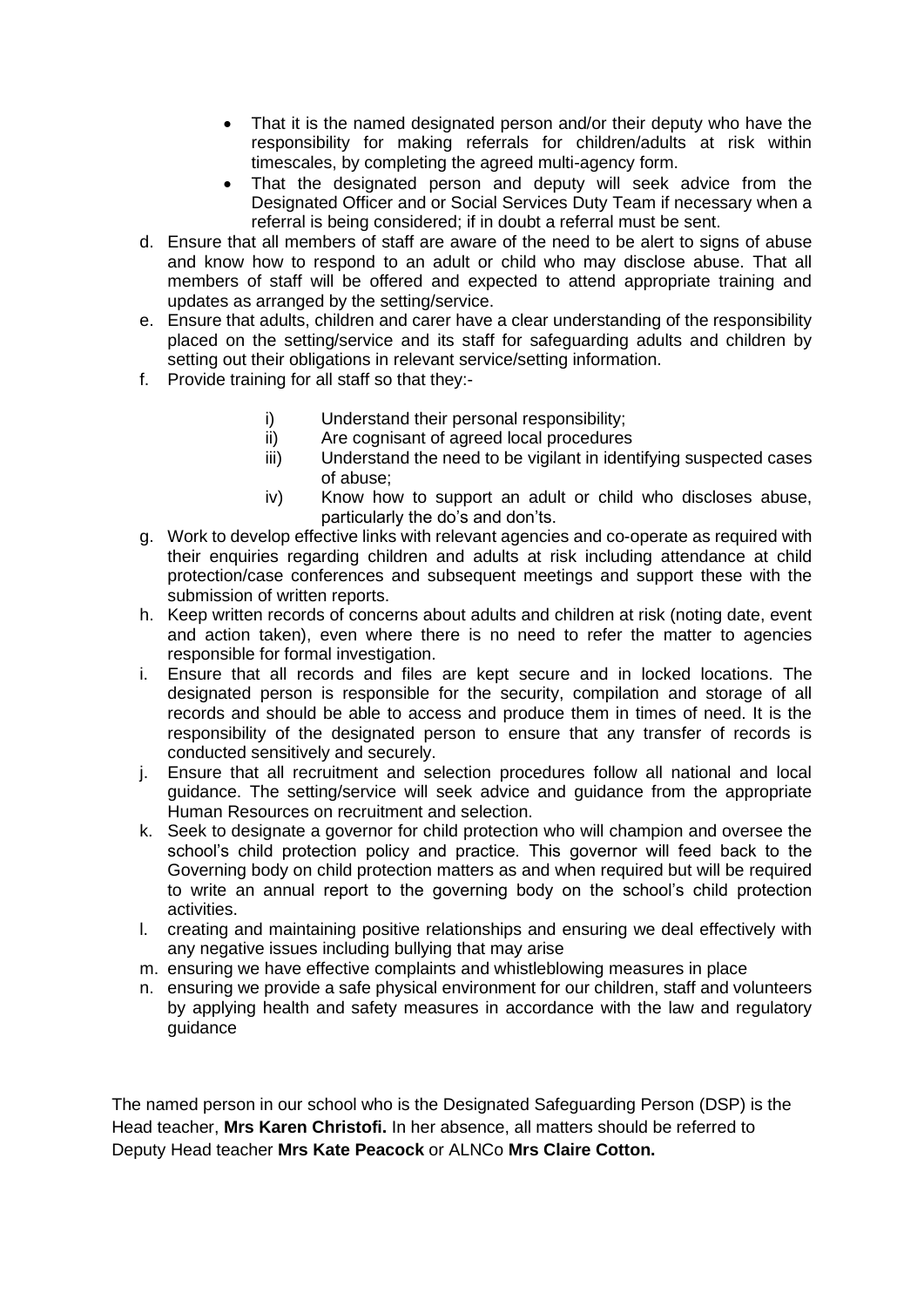If an allegation is directly concerning the Head Teacher, the Chair of Governors will deal with the issues. At Trellech Primary School this is **Mr William Hockey.**

Governors with responsibility for Safeguarding is **Mrs Pam Lloyd.**

# **Supporting children and adults at risk of abuse**

4.1 At **Trellech Primary School** we recognise that those who are at risk, suffer abuse or witness violence are often affected in adverse ways, some may be deeply troubled by these events.

4.2 At **Trellech Primary School** we will endeavour to be patient and supportive to those at risk of harm or abuse.

# **Prevent**

Section 26 of the Counter-Terrorism and Security Act 2015 places a duty on schools to have "due regard to the need to prevent people being drawn into terrorism." In complying with the duties we ensure all staff understand the risk and build the capabilities to deal with it. Prevent training took place for all staff, with new staff completing update training. Senior staff members **(Mrs Karen Christofi or Mrs Kate Peacock)** must be informed of any concerns or disclosures and these will be referred immediately.

The school's named co-ordinator (Head Teacher, Mrs Karen Christofi) works with the Local Safeguarding Children's Board (LSCB), Social Services department and the designated LA Senior Manager for Child Protection (Mrs Heather Heaney) and Head of Children's Services (Mrs Jane Rodgers). The interest of the child is of paramount importance.

# **Operation Encompass**

Operation Encompass was launched across Monmouthshire schools on 4th March 2019 as part of a Gwent wide initiative to address limitations in the early sharing of information between Police and schools. Its vision is to safeguard children and young people who are affected by domestic abuse, by ensuring that appropriate services are made aware of an incident at the earliest possible opportunity.

This school fully supports Operation Encompass the purpose of which is to safeguard and support those children and young people who have witnessed and/or been present at the time of a domestic abuse incident.

Following such an incident taking place, children will often arrive at school distressed and unprepared. Operation Encompass aims to ensure that appropriate school staff are made aware at the earliest possible stage in order to provide relevant and tailored support to children and young people in a way that means that they feel safe and included.

All information will be managed sensitively, and only staff who need to be made aware will know about the concern.

If you have a concern about someone in your household or family presenting a risk of harm to others, you can discuss at school – we are here to listen and support.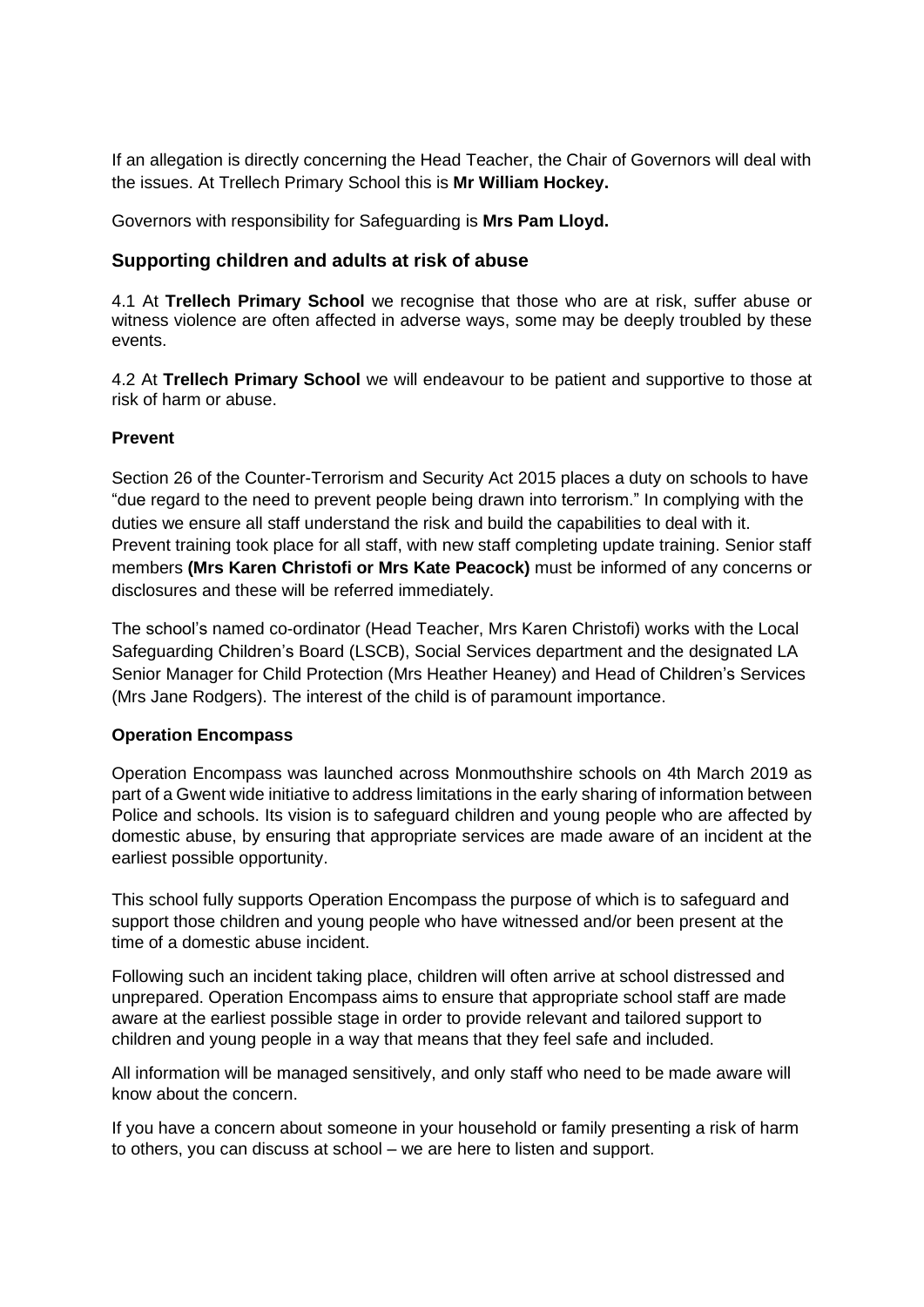Education Welfare Service will continue to forward Operation Encompass notifications to School Designated Safeguarding Leads.

**Operation Encompass does not replace or supersede existing protocols, or singularly address child welfare. The process should always be followed in conjunction with current safeguarding procedures and practitioner guidelines, it is designed to reinforce safeguarding and ensure children's well-being is of paramount importance.** 

## **Information for all staff/volunteers**

5.1 What to do if a child or adult tells you they have been abused or harmed

A person may confide in any member of staff/volunteer. Staff to whom an allegation is made should remember:-

- Yours is a listening role. Do not interrupt the person when they are freely recalling events, however be aware of the surroundings when a disclosure is being made and determine whether the environment provides a confidential space. Limit any questions to clarifying your understanding of what the person is saying. Any questions should be framed in an open manner so not to lead the person;
- You must report orally to the **Designated Safeguarding Lead (DSL) or their Deputy** in their absence immediately to inform them of what has been disclosed. In the unlikelihood of both being absent seek out the most senior person in the setting/service;
- Make a note of the discussion, as soon as is reasonably practical (but within 24 hours) to pass on to the Designated Safeguarding Lead. The note which should be clear in its use of terminology should record the time, date, place, and people who were present and should record the person's answers/responses in exactly the way they were said as far as possible. This note will in most cases be the only written record of what has been disclosed and as it records the initial disclosure from the person it is an important one in the child protection process.
- Remember, your note of the discussion may be used in any subsequent formal investigation and or court proceedings. It is advised that you retain a copy in a safe place;
- Do not give undertakings of absolute confidentiality. (see note following this section for more details) You will need to express this in age/understanding related ways to the person as soon as appropriately possible during the disclosure. This may result in the person 'clamming up' and not completing the disclosure, but you will still be required to share the fact that they have a shared a concern with you to the designated person. Often what is initially shared can the tip of an iceberg;
- Your responsibility in terms of referring concerns ends at this point, but you may have a future role in terms of supporting the person, contributing to an assessment or supporting safeguarding plans. You can ask the designated person for an update but they are restricted by procedures and confidentiality and may be limited in their response. The level of feedback will be on a need to know basis, but whatever is shared is strictly confidential and not for general discussion with others.
- If an allegation of abuse is made against a member of staff/volunteer this must be reported to the Designated Lead for Safeguarding (DSL).
- Where the allegation is against a member of staff you should refer to Children's/Adult Services in the same way as for all allegations of abuse.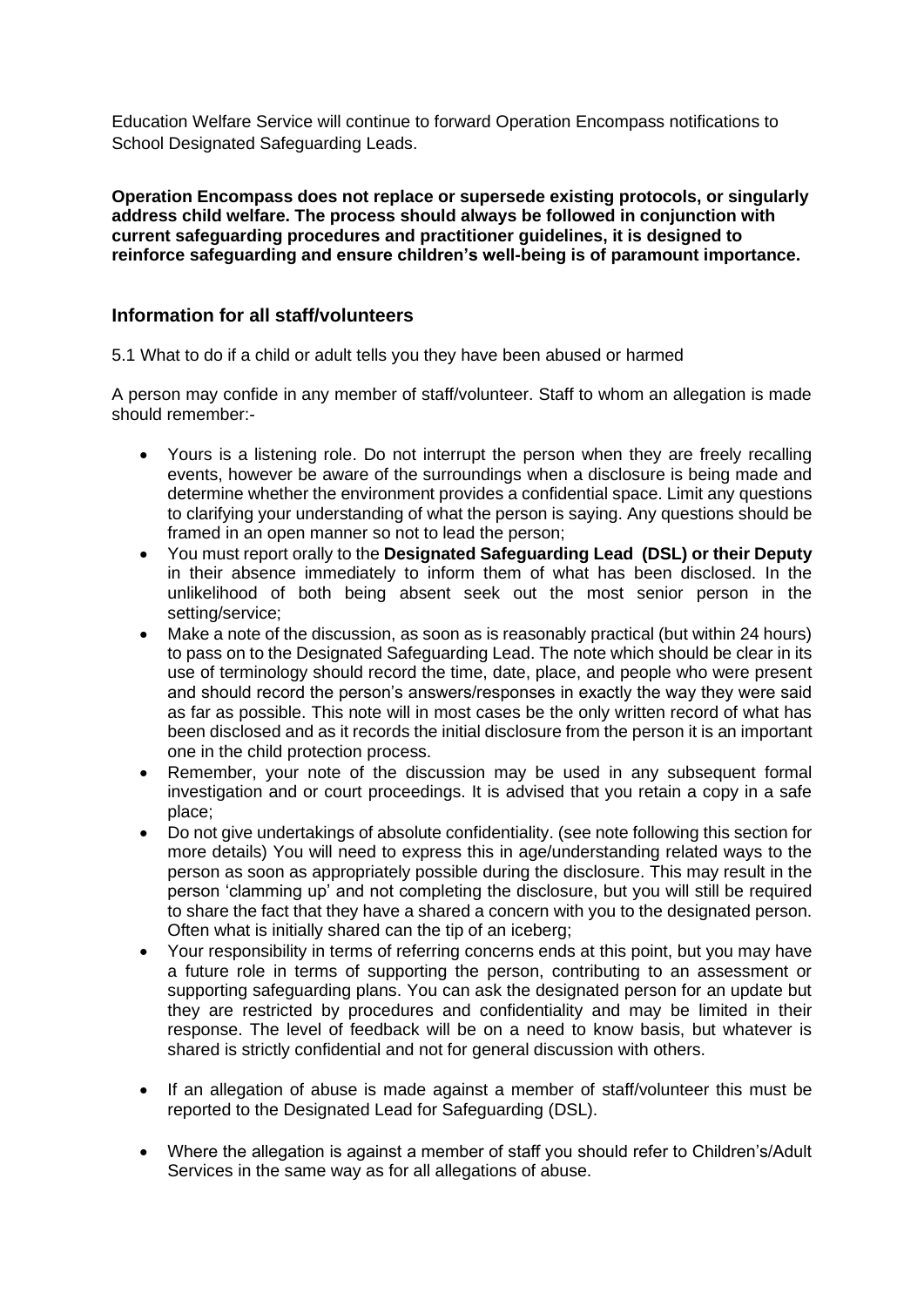# **Confidentiality**

6.1 A person may only feel confident to confide in a member of staff/volunteer if they feel that the information will not be divulged to anyone else. However we all have a responsibility to share relevant information about the protection of children and adults with the designated statutory agencies when a person is experiencing harm or abuse.

It is important that each member of staff/volunteer deals with this sensitively and explains to the person that they must inform the appropriate people who can help them, but they will only tell those who need to know in order to be able to help. Staff should reassure the person and tell them that their situation will not be common knowledge within the setting/service (i.e. not discussed with other staff) Staff/volunteers need to be aware that it may well have taken significant courage on the part of the person to disclose the information and they may also be experiencing conflicting emotions, involving feelings of guilt, embarrassment, disloyalty (if the abuser is someone close) and hurt.

# **Training**

The setting/service will be cognisant of national and local training requirements and guidance. which will include SEWSCB and GWASB guidance, advice and training opportunities.

7.1 The service/setting will ensure that the Designated Safeguarding Person (DSP) will have received initial training when starting their role and continued professional updates as required. Specific updates as suggested by national and local

requirements will be central to the DSP's development. The designated deputy will be initially supported by the designated person and consideration for joint opportunities for training with the designated person will be given.

7.2 All staff/ volunteers will be regularly updated during the year as appropriate from the designated lead, but will receive specific awareness raising training within a 2-year period.

# **The Designated Safeguarding Lead at this setting is**:-

Karen Christofi, Headteacher

## **The Deputy Designated Safeguarding Lead at this setting is:-**

Kate Peacock, Deputy Headteacher

When reporting a concern to Children's Services, the contact details are:

#### **Duty Social Worker, Monmouthshire County Council**:

01291 635669

## **Out of Hours and Bank Holidays Emergency Duty Team:**

0800 328 4432

#### **In an emergency:**

Dial 999

REMEMBER: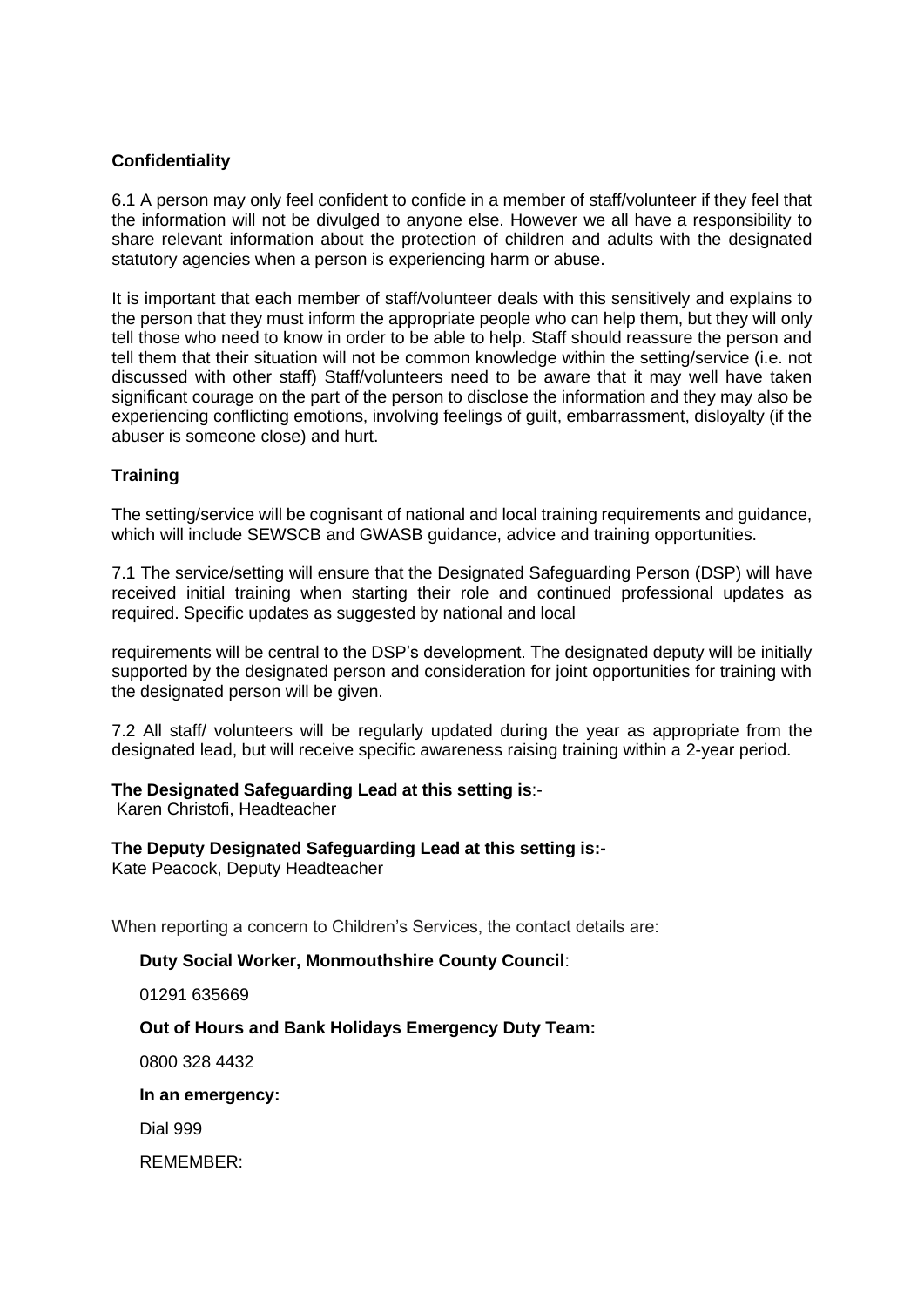- ❖ Immediate action is important, please do not delay sharing any safeguarding concerns with the DSP/safeguarding lead or deputy. There will be a DSP/safeguarding lead on the school site at all times
- ❖ It is especially important to continue to work closely with other agencies and professionals that support the child and their family.
- ❖ If staff and volunteers have concerns about a staff member or volunteer who may pose a safeguarding risk to children, this must be reported immediately to the DSP or deputy. If the concern relates to the DSP please contact [heatherheaney@monmouthshire.gov.uk](mailto:heatherheaney@monmouthshire.gov.uk) Tel 01633 644392
- ❖ We continue to work with the local authority and other workers to identify and support vulnerable learners.
- $\div$  If you are a pupil or a parent or carer of a child, school continues to be there to support you if you are concerned about harm or abuse. Please speak with the Head teacher or class teacher and share your concerns, we are here for you.

The Designated Lead Officer for Safeguarding in Education is Heather Heaney [heatherheaney@monmouthshire.gov.uk](mailto:heatherheaney@monmouthshire.gov.uk)

# **Useful links for parents and carers**

Stay Safe. Stay Learning. Online safety guidance for parents and carers [Parents and carers](https://eur03.safelinks.protection.outlook.com/?url=https%3A%2F%2Fhwb.gov.wales%2Fzones%2Fonline-safety%2Fkey-information%2Fparents-and-carers%2F&data=02%7C01%7Cheatherheaney%40monmouthshire.gov.uk%7C79c98e7cb1eb4a0bbfa408d80b9900ad%7C2c4d0079c52c4bb3b3cad8eaf1b6b7d5%7C0%7C0%7C637272099066188451&sdata=kE60V7t5%2Bawyi7JaR%2FmISmslrtJ4yoNrYY4ZVV0ZRQE%3D&reserved=0)

<https://hwb.gov.wales/zones/online-safety/key-information/>

Gwent Safeguarding [https://www.gwentsafeguarding.org.uk/en/Children/Parents-and-](https://www.gwentsafeguarding.org.uk/en/Children/Parents-and-Carers/Parents-and-Carers.aspx)[Carers/Parents-and-Carers.aspx](https://www.gwentsafeguarding.org.uk/en/Children/Parents-and-Carers/Parents-and-Carers.aspx)

**[Report Harmful Content](https://eur03.safelinks.protection.outlook.com/?url=https%3A%2F%2Freportharmfulcontent.com%2F%3Flang%3Den&data=02%7C01%7Cheatherheaney%40monmouthshire.gov.uk%7C6428d7f910164b89e6c708d80bbb901a%7C2c4d0079c52c4bb3b3cad8eaf1b6b7d5%7C0%7C0%7C637272247496720323&sdata=fyW0WBUASeEPCxDcv03PAkM1IuPuEjbcH7CUBCLFdkw%3D&reserved=0)**

**Keeping Learners Safe**-Welsh Government Guidance

**[https://learning.gov.wales/docs/learningwales/publications/150114](https://learning.gov.wales/docs/learningwales/publications/150114-keeping-learners-safe-en.pdf) [keeping-learners-safe-en.pdf](https://learning.gov.wales/docs/learningwales/publications/150114-keeping-learners-safe-en.pdf)**

# **\*Addendum**

**Education Welfare Service will continue to forward Operation Encompass notifications to School Designated Safeguarding Persons during periods of forced school closure.**

**Covid-19 update** – we are aware that during this period of uncertainty where there may be forced periods of lockdown or family self-isolation, there are increased risks for those living at home with someone who has abusive behaviours. It may be more difficult to report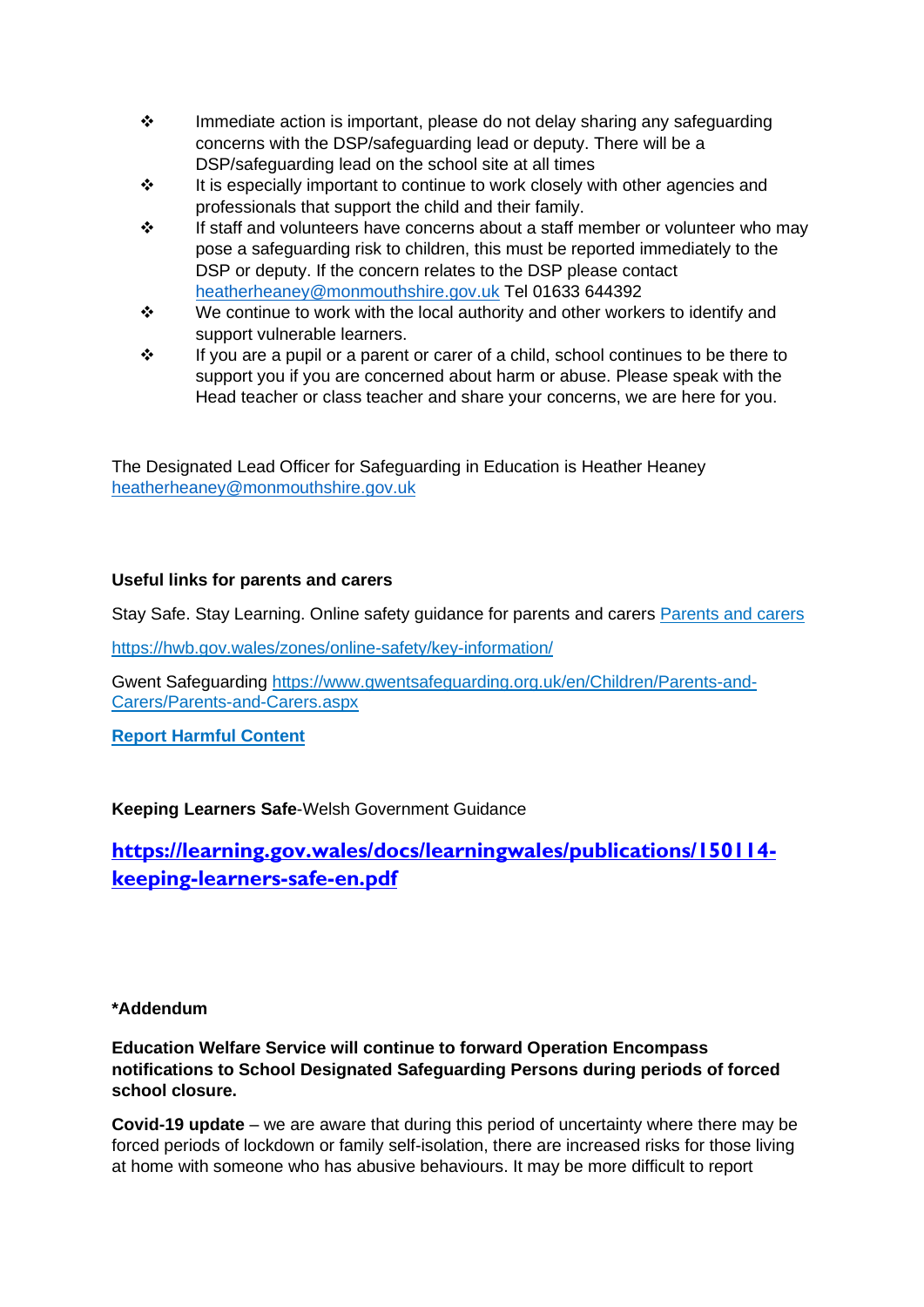concerns. Whether safeguarding concerns are identified regarding a pupil attending the school site, through blended learning approaches or through contact between school staff and pupils – the school continues to have a legal duty to report all safeguarding concerns. Please report any concerns you may have to school staff, safeguarding and supporting children during these challenging times continues to be a priority.

In support of learners during periods of 'distance or blended learning', all teaching staff continue to monitor activity of all pupils. Engagement levels and 'check in' are closely monitored and where there is a noticeable absence in engagement, a support network will be provided for families who are finding things challenging at home. This will be through regular phone calls from school for support and guidance, and where necessary, support services will be signposted.

For identified 'vulnerable learners', additional phone calls are made to ensure families feel supported and are able to manage emotional wellbeing of learners as well as academic tasks.

Where safeguarding concerns are identified, **the school continues to have a legal duty to report all safeguarding concerns** and staff are asked to report this to the DSL (Karen Christofi) or Deputy DSL (Kate Peacock/ Claire Cotton) immediately.

#### **Online Safety and Distance Learning**

The response to COVID-19 has dramatically changed our lives. In this challenging context, the education system has been disrupted but remains of central importance. During this period, we recognise children are likely to spend more time online to support distance learning/ blended learning. There are many benefits to staying connected, however, increased time spent online may also increase the risk of encountering online safety issues.

School staff continually promote online safety with pupils in their care, and will help learners to develop a responsible attitude to system use, communications and publishing. Key messages are reinforced and pupils are encouraged to share any concerns they may have (please see Online Safety Policy).

If staff are worried that a child or young person has been harmed or is at risk of harm the DSP must be informed as soon as possible. If for any reason you cannot contact the DSP, contact Children's Services and report your concerns. If you think a child or young person is in immediate danger then contact the police on 999.

Live streaming of lessons and teacher input may be used as a practical and appropriate approach in *exceptional circumstances*, particularly in support of learner engagement and well-being. However, this should only be used with great care, and with all appropriate safeguards in place, including co-attendance by a senior staff member, which protect both the learner and the teacher. The WG guidance outlined in **[Live-streaming](https://hwb.gov.wales/zones/online-safety/live-streaming-safeguarding-principles-and-practice-for-education-practitioners/) safeguarding principles and practice for education [practitioners](https://hwb.gov.wales/zones/online-safety/live-streaming-safeguarding-principles-and-practice-for-education-practitioners/)** to ensure teachers and learners are appropriately protected and safeguarded.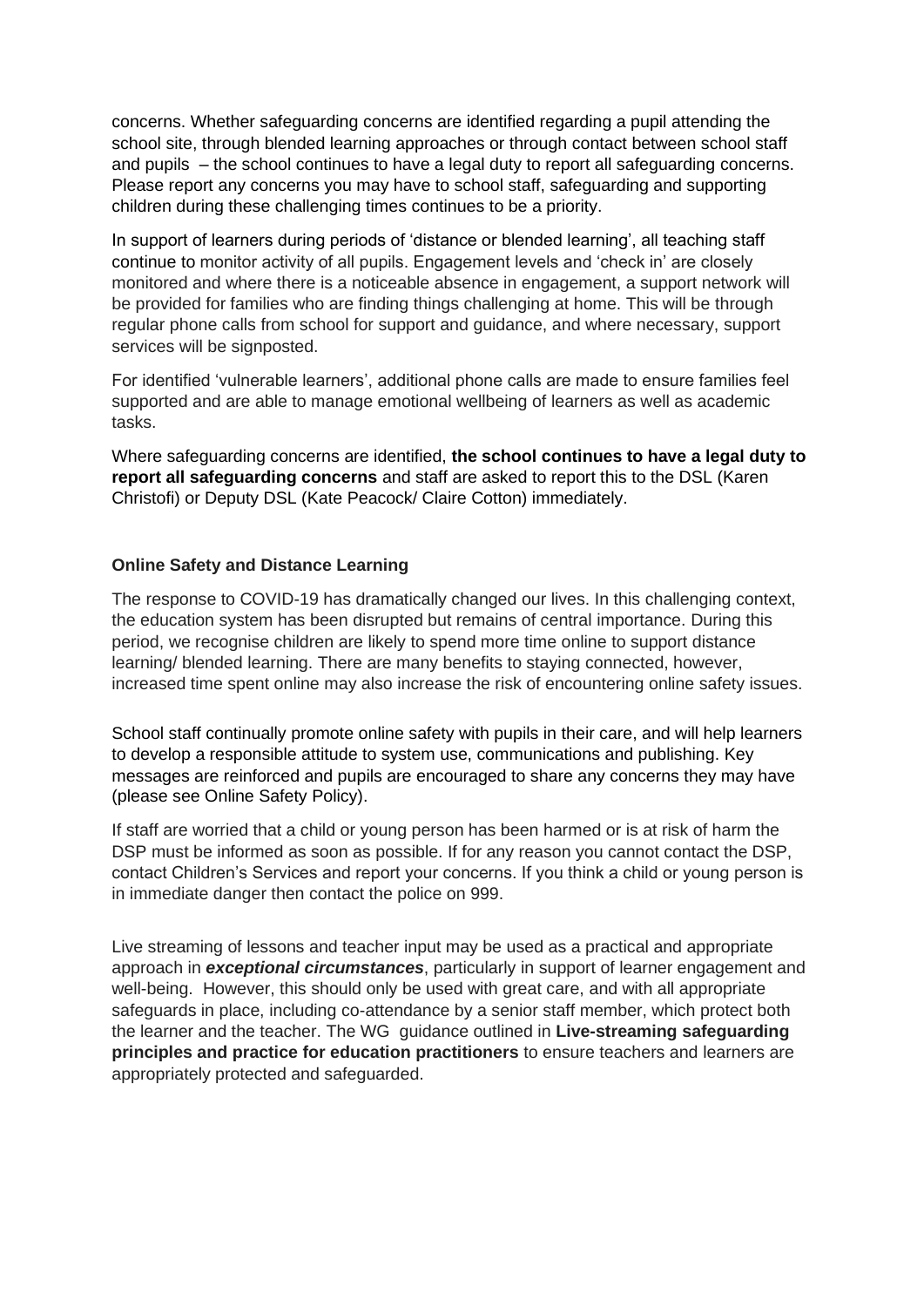# **Appendix 1**

# **Safeguarding in Education**

## Roles and Responsibilities in Schools

# (a) The role of the Governing Body in Maintained Schools in Monmouthshire

Governing bodies of maintained schools, governing bodies (Corporations) of FE institutions, and proprietors of independent schools in Monmouthshire should ensure that their respective organisations:

- Have effective child protection policies and procedures in place that are:
	- In accordance with local authority guidance and locally agreed interagency procedures;
	- Inclusive of services that extend beyond the school day (e.g. boarding accommodation, community activities on school premises, etc.);
	- Reviewed at least annually;
	- Made available to parents or carers on request;
	- Provided in a format appropriate to the understanding of children, particularly where schools cater for children with additional needs.
- Operate safe recruitment procedures that take account of the need to safeguard children and young people, including arrangements to ensure that all appropriate checks are carried out on new staff and volunteers who will work with children, including relevant DBS checks.
- Ensure that the head teacher/principal and all other permanent staff and volunteers who work with children undertake appropriate training to equip them with the knowledge and skills that are necessary to carry out their responsibilities for child protection effectively, which is kept up-to date by refresher training.
- Give clear guidance to temporary staff and volunteers providing cover during shortterm absences and who will be working with children and young people on the organisation's arrangements for child protection and their responsibilities.
- Ensure that the governing body/proprietor remedies without delay any deficiencies or weaknesses in regard to child protection arrangements that are brought to its attention.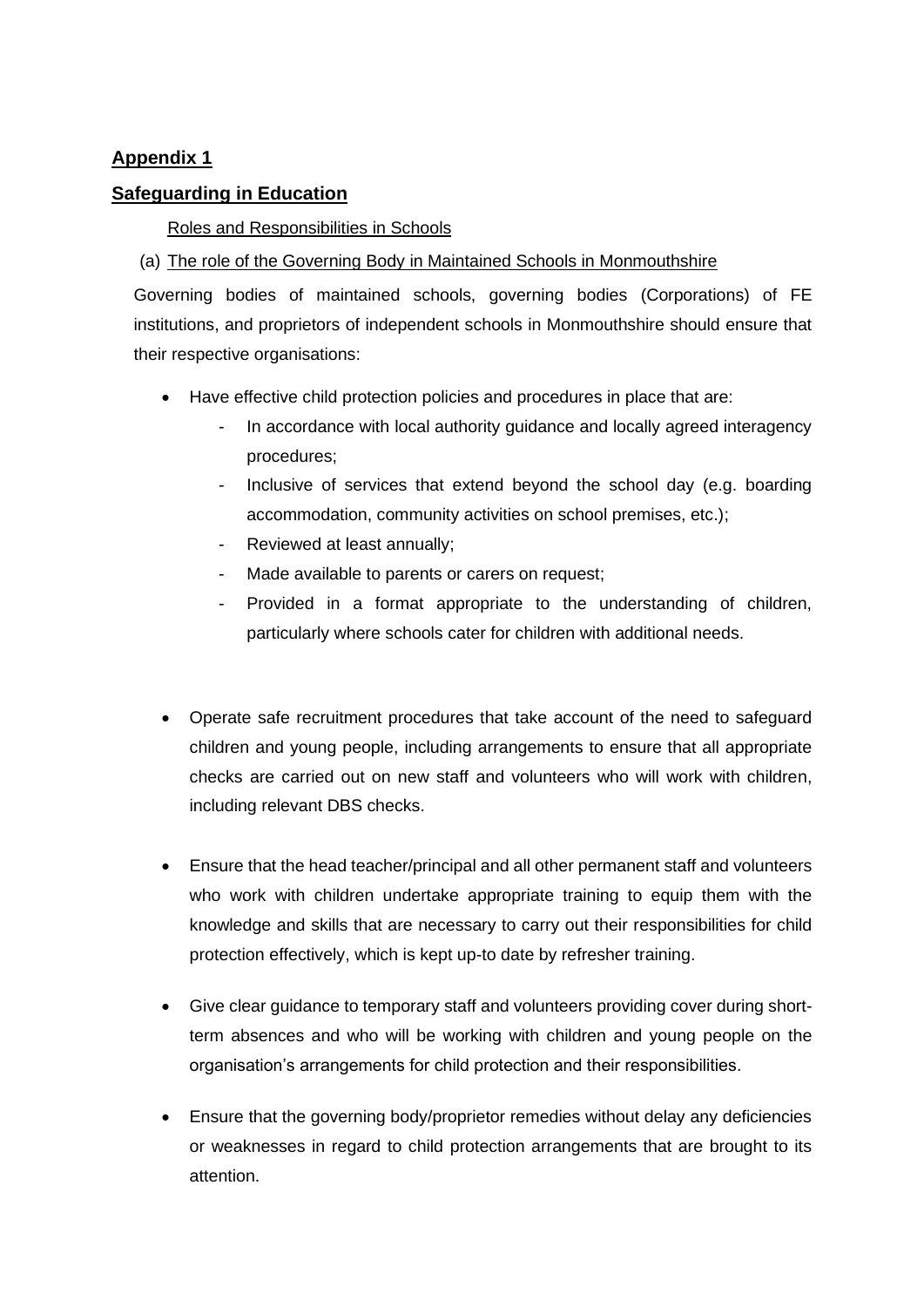• Ensure that the designated senior person (DSP) for child protection, the designated governor, and the chair of governors undertakes training in inter-agency working that is provided by, or to standards agreed by, the Safeguarding Children Board and refresher training to keep their knowledge and skills up to date, in addition to basic child protection training.

(See 'Keeping Learners Safe - The role of local authorities, governing bodies and proprietors of independent schools under the Education Act 2002')

# (b) Additional responsibilities of community Focussed Schools, Pre and Post School Learning and Out of Hours Learning Providers in Monmouthshire.

The governing body of a school controls the use of the school premises both during and outside school hours, except where a trust deed allows a person other than the governing body to control the use of the premises, or a transfer of control agreement has been made. Governing bodies can enter into transfer of control agreements in order to share control of the school premises with another body, or transfer control to it. The other body, known as the "controlling body", will control the occupation and use of the premises during the times specified in the agreement.

Transferring control of the premises to local community groups, sports associations, and service providers can enable school facilities to be used without needing ongoing management or administrative time from school staff.

Where the governing body provides services or activities directly under the supervision or management of school staff, the school's arrangements for child protection will apply. Where services or activities are provided separately by another body, the governing body must confirm that the body concerned has appropriate policies and procedures in place in regard to safeguarding children and child protection and there are arrangements to liaise with the school on these matters where appropriate.

## (c) Responsibilities of Head teachers

Head teachers and principals of all schools should ensure that all staff (including supply teachers and volunteers):

- Are aware of child protection policies and procedures adopted by the governing body or proprietor are fully implemented and followed by all staff;
- Can access sufficient resources and time to enable them to discharge their responsibilities, including taking part in strategy discussions and other inter-agency meetings, and contributing to the assessment of children;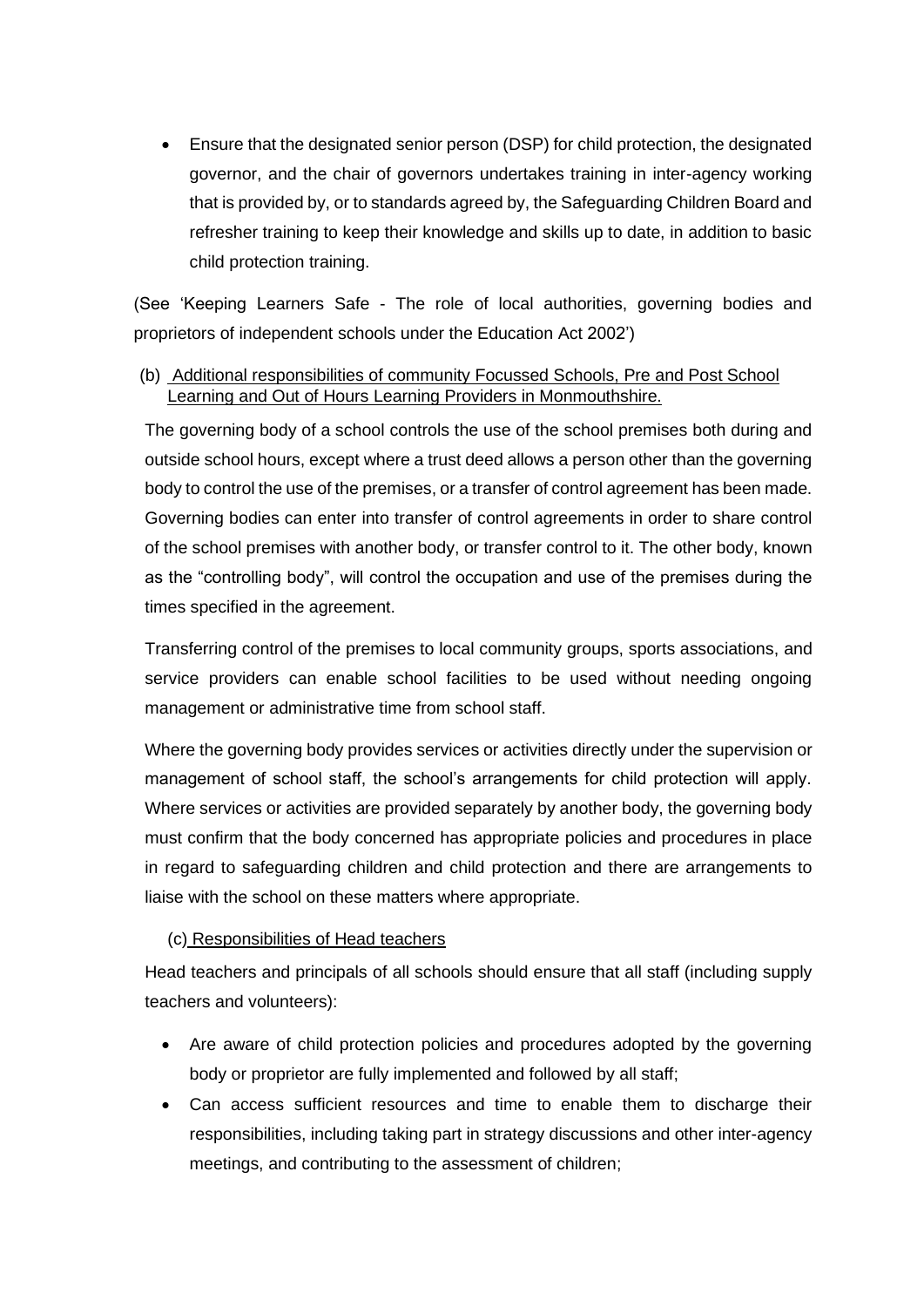- Understand the procedures for safeguarding children, and feel able to, raise concerns about poor or unsafe practice, and that such concerns are addressed sensitively and effectively in a timely manner in accordance with agreed Welsh Government Procedures for Whistleblowing in Schools and Model Policy;
- As part of their induction, are given a written statement about the school's policy and procedures, and the name and contact details of the DSP for child protection when they start work in a new establishment.

## (d) Role of the Designated Person in Schools

The designated senior person for safeguarding in a school fulfils an essential role in developing and implementing policies that help to safeguard adults and children from all forms of abuse and create a safe environment. Refer to Keeping Learners Safe

Each setting should identify a Designated Senior Person (DSP) with lead responsibility for managing adult and child protection and safeguarding issues and cases.

The DSP should know how to recognise and identify the signs of abuse and neglect and know when it is appropriate to make a referral to the relevant investigating agencies.

The role involves providing advice and support to other staff, making referrals to, and liaising and working with, other agencies as necessary. The DSP role is not to investigate allegations, but they must keep the head teacher informed of all adult/child protection issues in the establishment.

The DSP must be a senior officer at the setting or part of the senior leadership team with the status and authority within the organisation to carry out the duties of the post, including committing resources to child protection matters, and where appropriate directing other staff. Dealing with individual cases may be a responsibility of other staff members, but it is important that a senior member of staff takes responsibility for this area of work.

In many schools and settings a single designated person will be sufficient, but a deputy should be available to act in their absence. In establishments which are organised on different sites or with separate management structures, there should be a designated person for each part or site. In large organisations, or those with a large number of adult/child protection concerns, it may be necessary to have a number of deputies to deal with the responsibilities.

The establishment must also make arrangements to cover the role of the DSP when that person is unavailable. In many cases, there will be a deputy DSP in place and larger schools may have a team of staff working together.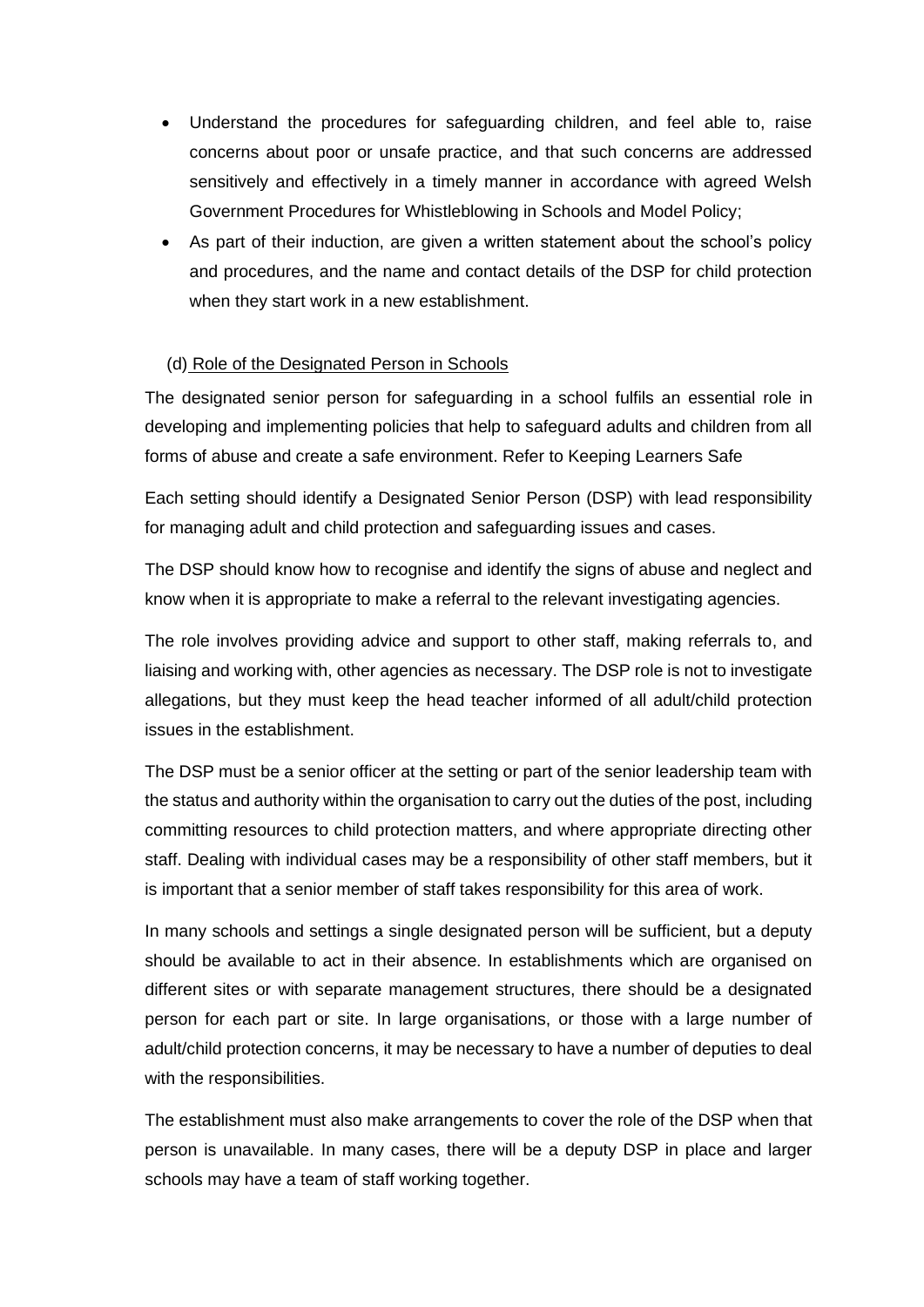The DSP does not have to be an expert in the area of adult/child protection but will take responsibility for the establishment's adult/child protection practice, policy, procedures and professional development working with other agencies as necessary. The head teacher should ensure that the DSP: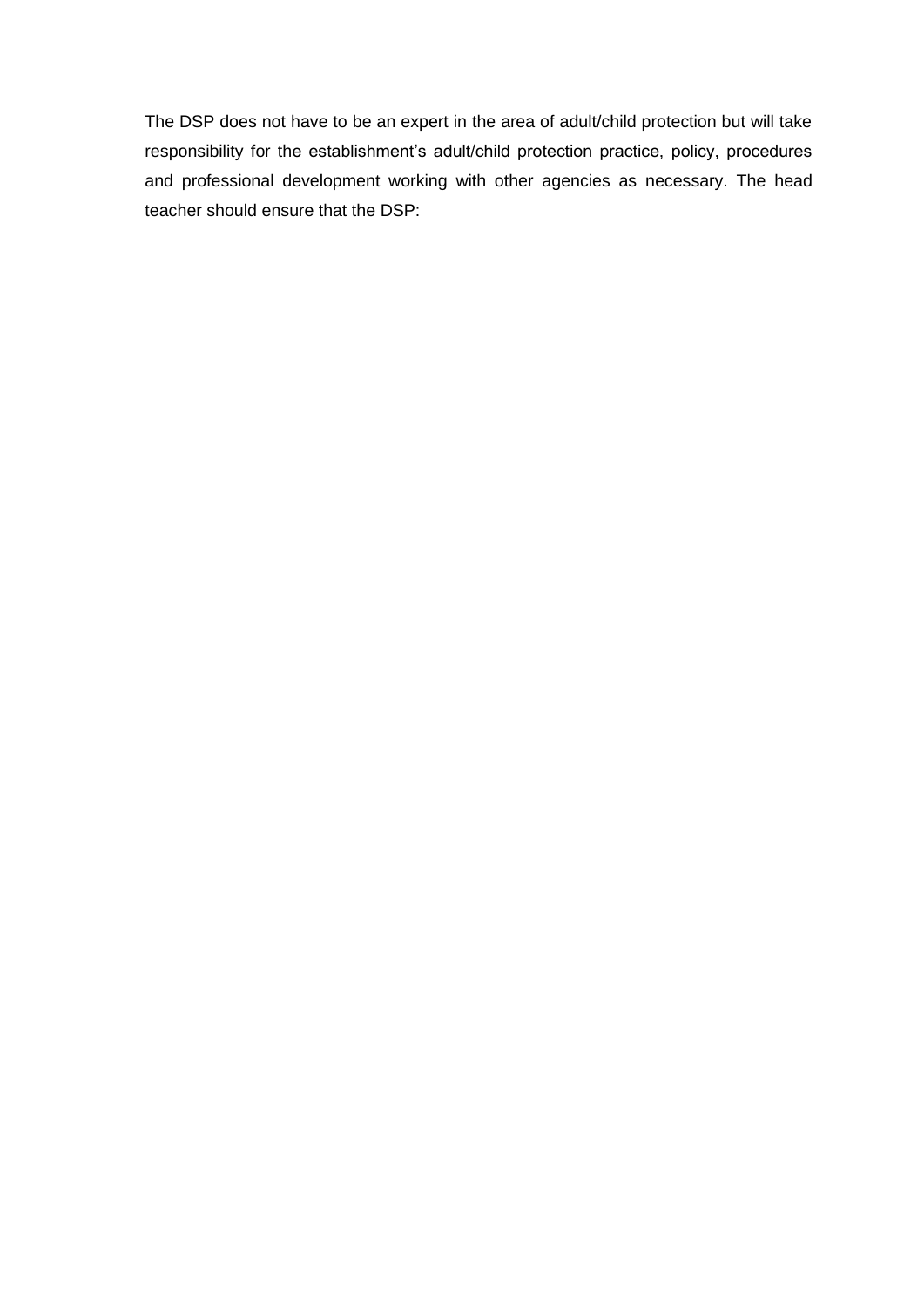#### **Appendix 2**

 $\overline{a}$ 

**Referral Process - Children**

All Wales Child Protection Procedures 2008

L.

 $\overline{\phantom{a}}$ 

#### 3.2.5 Flowchart 1: referral

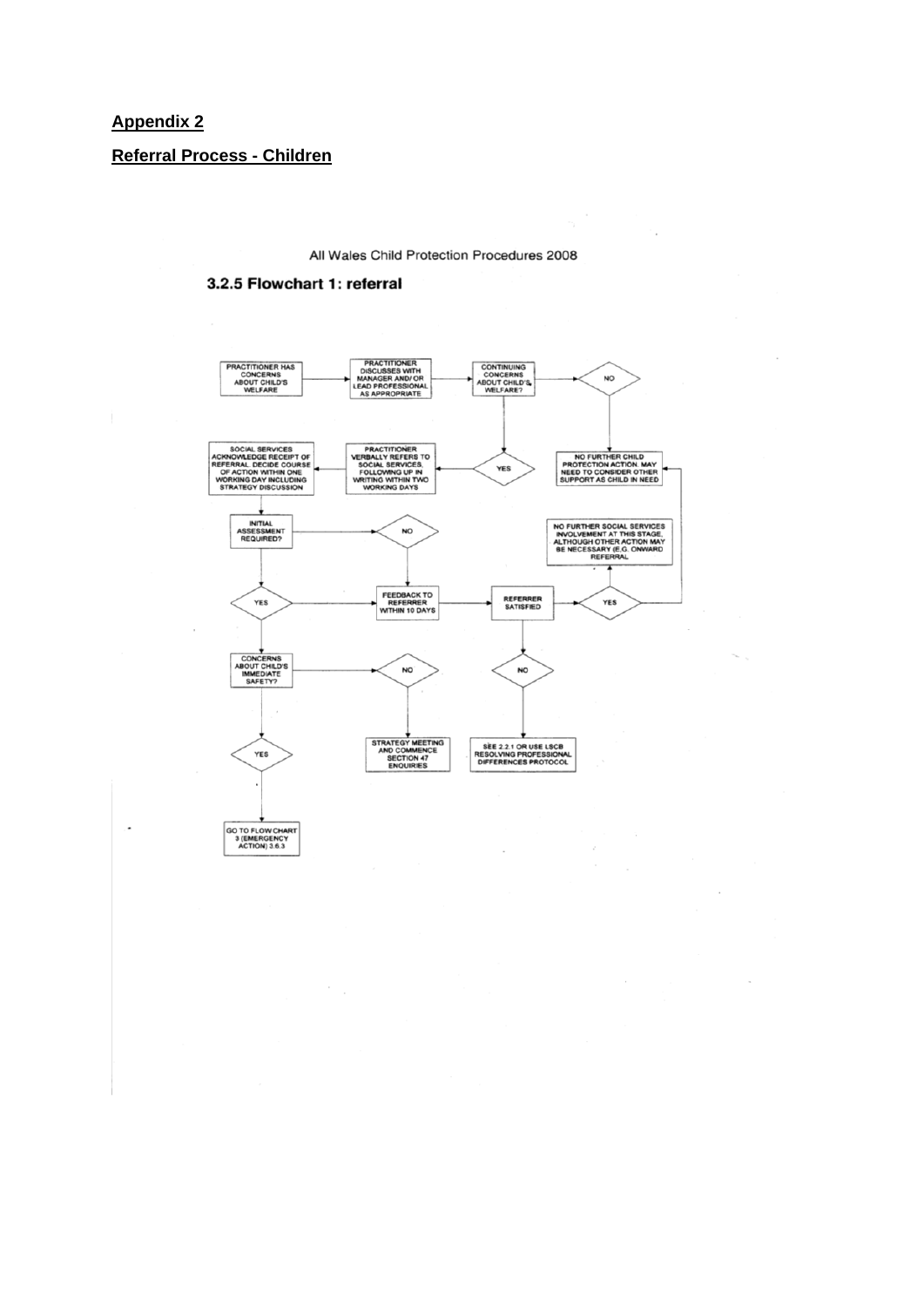# **Appendix 3 – Defintions**

# **A Child**

The [Social Services and Well-being \(Wales\) Act 2014](http://www.legislation.gov.uk/anaw/2014/4/pdfs/anaw_20140004_en.pdf) and accompanying Guidance define a 'child' as a person who is aged under 18.

# **A Child At Risk**

S.130 (4) of the [Social Services and Well-being \(Wales\) Act 2014](http://www.legislation.gov.uk/anaw/2014/4/pdfs/anaw_20140004_en.pdf) defines a **[child at risk](https://safeguarding.wales/chi/c1/c1.p4.html#tooltip)** as a child who:

- 1. Is experiencing or is at risk of abuse, neglect or other kinds of harm;
- 2. Has needs for care and support (whether or not the authority is meeting any of those needs).

It is important to note:

- The use of the term 'at risk' means that actual abuse or neglect does not need to occur, rather early interventions to protect a child at risk should be considered to prevent actual harm, abuse and neglect;
- The two conditions necessary to demonstrate a child is at risk of abuse or neglect ensures that protection is provided to those with care and support needs who *also* require actions to secure their safety in the future;
- Risk of abuse or neglect may be the consequence of one concern or a result of cumulative factors.

# **Definitions of Abuse**

## Physical abuse

Physical abuse may involve hitting, shaking, throwing, poisoning, burning or scalding, drowning, suffocating, or otherwise causing physical harm to a child.

Physical harm may also be caused when a parent or caregiver fabricates or induces illness in a child whom they are looking after.

## Emotional abuse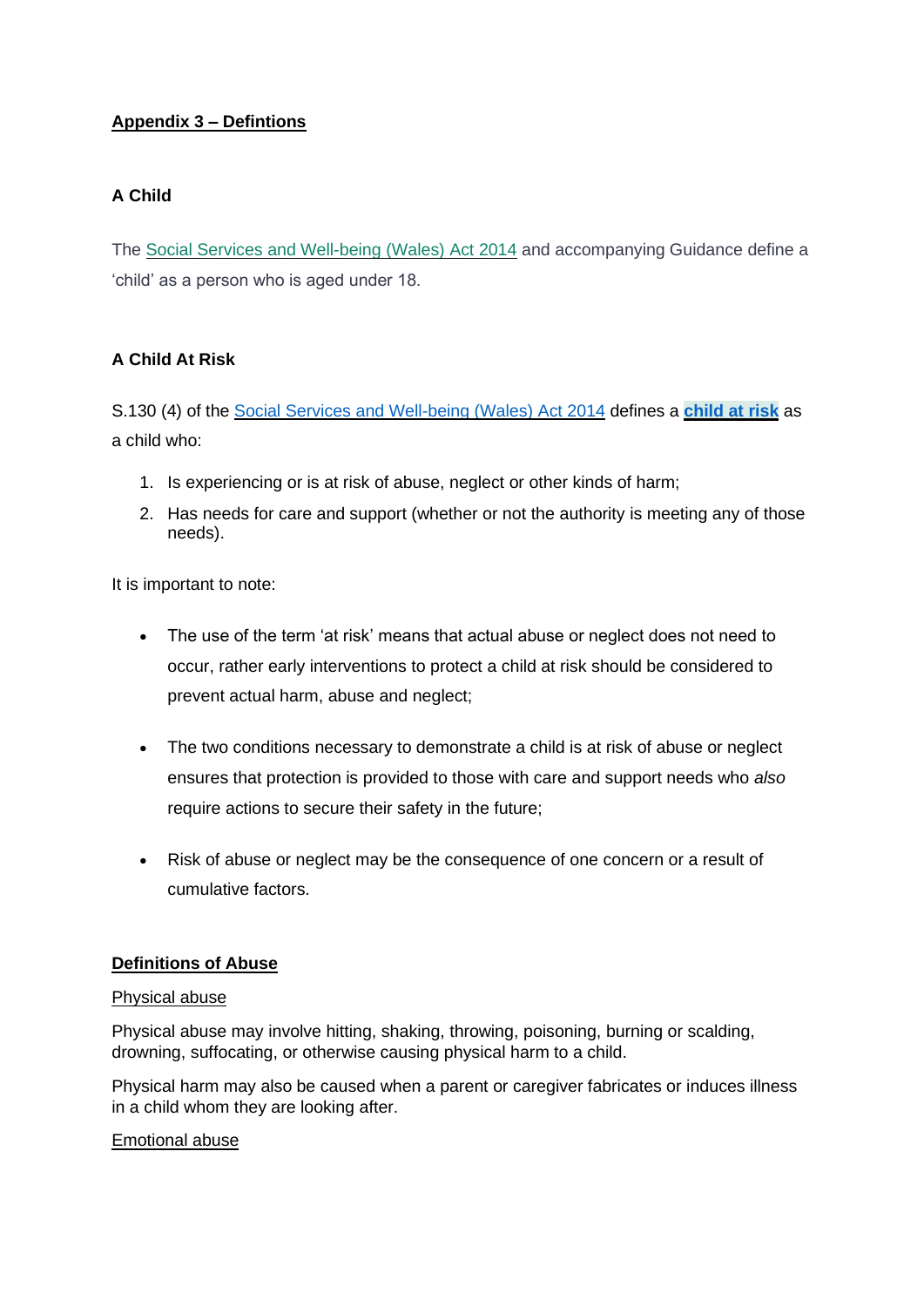Emotional abuse is the persistent emotional ill treatment of a child such as to cause severe and persistent adverse effects on the child's emotional development. It may involve conveying to a child that they are worthless or unloved, inadequate or valued only in so far as they meet the needs of another person. It may feature age or developmentally inappropriate expectations being imposed on children. It may involve causing children frequently to feel frightened or in danger, for example by witnessing domestic abuse within the home or being bullied, or, the exploitation or corruption of children. Some level of emotional abuse is involved in all types of ill treatment of a child, though it may occur alone.

## Sexual abuse

Sexual abuse involves forcing or enticing a child or young person to take part in sexual activities, whether or not the child is aware of what is happening. The activities may involve physical contact, including penetrative or non-penetrative acts. They may include noncontact activities, such as involving children in looking at, or in the production of, pornographic material or watching sexual activities, or encouraging children to behave in sexually inappropriate ways.

# **Neglect**

Neglect is the persistent failure to meet a child's basic physical and/or psychological needs, likely to result in the serious impairment of the child's health or development. It may involve a parent or caregiver failing to provide adequate food, shelter and clothing, failing to protect a child from physical harm or danger, or the failure to ensure access to appropriate medical care or treatment. It may also include neglect of, or unresponsiveness to, a child's basic emotional needs.

In addition, neglect may occur during pregnancy as a result of maternal substance misuse.

## Financial Abuse

Financial or material abuse is any theft or misuse of a person's money, property or resources by a person in a position of, or expectation of, trust to a vulnerable person. Common forms of financial abuse are misuse by others of a vulnerable adult's state benefits or undue pressure to change wills. Financial/material abuse may also be perpetrated by one vulnerable adult upon another.

Risk from other actual or potential harm to a child or young person may also result from:

- [Criminal exploitation such as county lines \(CCE\)](https://safeguarding.wales/chi/c6/c6.p1.html)
- [Child sexual exploitation](https://safeguarding.wales/chi/c6/c6.p10.html)
- **[Radicalisation](https://safeguarding.wales/chi/c6/c6.p6.html)**
- [Female genital mutilation](https://safeguarding.wales/chi/c6/c6.p2.html)
- **[Modern slavery](https://safeguarding.wales/chi/c6/c6.p3.html)**

# **Appendix 4**